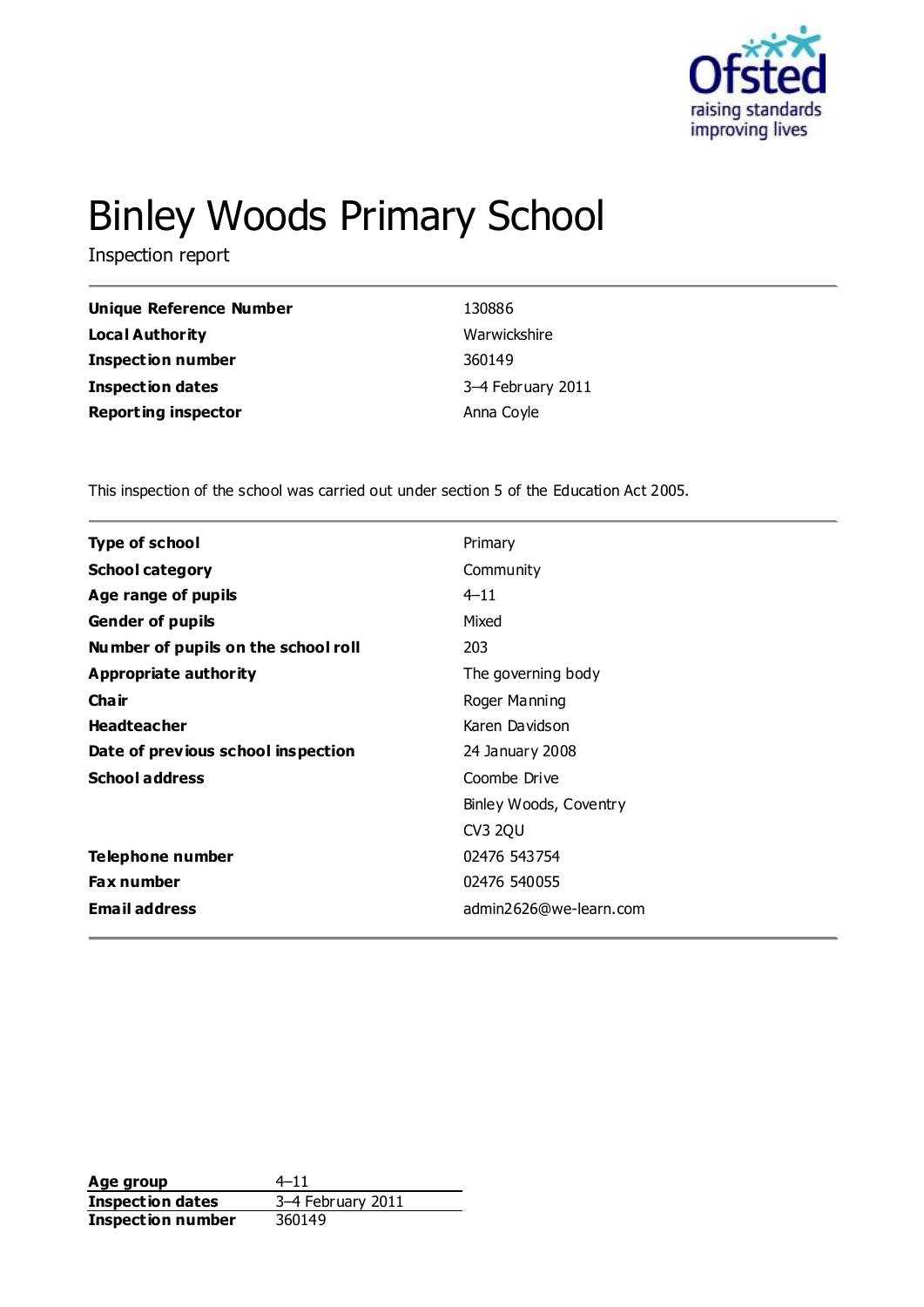The Office for Standards in Education, Children's Services and Skills (Ofsted) regulates and inspects to achieve excellence in the care of children and young people, and in education and skills for learners of all ages. It regulates and inspects childcare and children's social care, and inspects the Children and Family Court Advisory Support Service (Cafcass), schools, colleges, initial teacher training, work-based learning and skills training, adult and community learning, and education and training in prisons and other secure establishments. It assesses council children's services, and inspects services for looked after children, safeguarding and child protection.

Further copies of this report are obtainable from the school. Under the Education Act 2005, the school must provide a copy of this report free of charge to certain categories of people. A charge not exceeding the full cost of reproduction may be made for any other copies supplied.

If you would like a copy of this document in a different format, such as large print or Braille, please telephone 0300 123 4234, or email **[enquiries@ofsted.gov.uk](mailto:enquiries@ofsted.gov.uk)**.

You may copy all or parts of this document for non-commercial educational purposes, as long as you give details of the source and date of publication and do not alter the documentation in any way.

To receive regular email alerts about new publications, including survey reports and school inspection reports, please visit our website and go to 'Subscribe'.

Royal Exchange Buildings St Ann's Square Manchester M2 7LA T: 0300 123 4234 Textphone: 0161 618 8524 E: **[enquiries@ofsted.gov.uk](mailto:enquiries@ofsted.gov.uk)**

W: **[www.ofsted.gov.uk](http://www.ofsted.gov.uk/)**

© Crown copyright 2011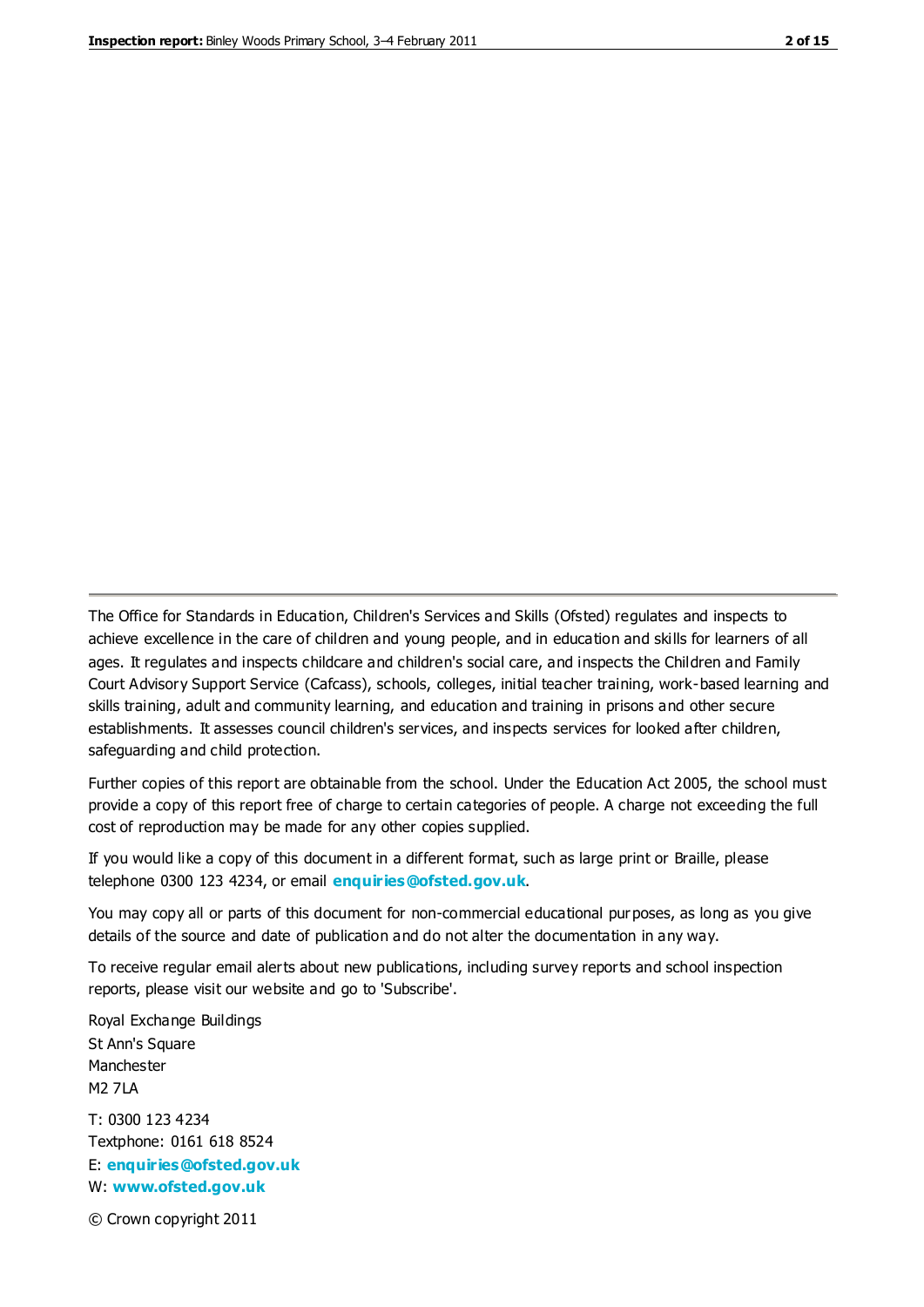# **Introduction**

This inspection was carried out by three additional inspectors. The inspectors visited 18 lessons and observed 7 teachers. They also held meetings with the headteacher, senior staff, a member of the governing body, groups of pupils, and parents and carers. Inspectors observed the school's work and looked at a range of documents including assessment and tracking information, the school development plan, the headteacher's monitoring reports and pupils' workbooks. The inspection questionnaires were analysed, including 68 from parents and carers, 12 from members of staff and 100 from pupils.

The inspection team reviewed many aspects of the school's work. It looked in detail at a number of key areas.

- The inspectors explored pupils' progress in writing to find out whether they achieve as well as they can.
- They investigated planning and the use of assessment to ascertain whether staff adapt activities and provide sufficient challenge for different groups of pupils.
- They also considered the current staffing situation and the school's capacity to sustain future improvement.

# **Information about the school**

This school is situated within a residential area and is smaller than other schools of its type. The majority of pupils are White British and a few are from minority ethnic backgrounds. A very small number learn English as an additional language and the main language spoken at home is Panjabi. The proportion of pupils with special educational needs and/or disabilities is similar to the national average: their needs include specific and moderate learning difficulties and physical disabilities. The school has been awarded the Activemark Award for sports and it has National Healthy Schools status. There have been several changes in staffing since the last inspection. The new headteacher has been at the school for just over 5 terms.

The school shares its site with a pre-school and a before- and after-school club which are both managed privately, and are inspected separately.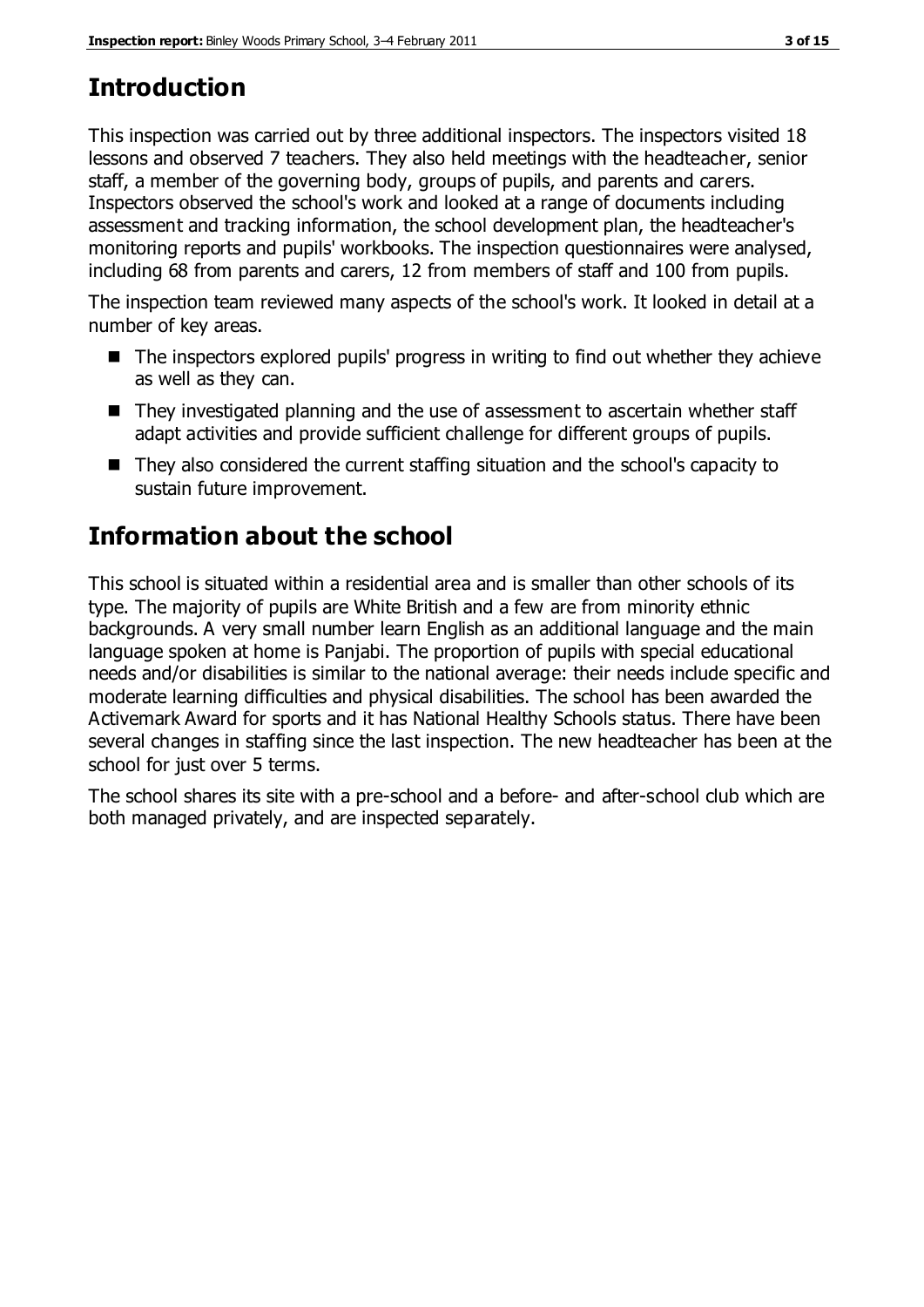# **Inspection judgements**

| Overall effectiveness: how good is the school?  |  |
|-------------------------------------------------|--|
| The school's capacity for sustained improvement |  |

## **Main findings**

This is a good school. It provides a balanced curriculum for its pupils and a wide range of extra-curricular sports and music activities to enhance learning. The school has emerged successfully from a period of change during which time it has had several changes of staff, including class teachers and senior managers. These changes have been led and managed well by the new headteacher and the governing body, who keep a close check on the school's performance.

Children in the Reception class develop their knowledge and skills steadily and attain the expected goals by the time they move into Year 1. Provision is satisfactory in the Early Years Foundation Stage, although there is a lack of balance between adult-led and freechoice activities. This means that activities are sometimes too structured and lack opportunities for children to increase their independence and creativity. Standards of attainment are broadly average in reading, writing and mathematics by the end of Year 2, with a good proportion attaining the higher levels in reading. Pupils make good progress in English and mathematics and achieve well by the time they leave at the end of Year 6. The inspection evidence and the school's data show that the most able pupils do particularly well and attain high standards by the time they leave, especially in reading and mathematics. Pupils are generally well prepared for the next stage of their education, although the progress of the middle-ability boys in writing is slightly behind that of the girls. The school accurately identifies pupils with special educational needs and disabilities, and helps them to make good progress through teachers' good use of effective interventions and good support from teaching assistants and a learning mentor. Most pupils behave well and have good attitudes to learning. Attendance is good and many pupils accept responsibilities willingly, such as those who are on the school council.

Staff make sure that all pupils are valued equally and they work hard to promote the learning of boys. A range of evidence shows that the quality of teaching is good over time and occasionally outstanding, although much seen during the inspection was only satisfactory. This is because teachers' subject knowledge and classroom management skills vary, especially in Years 3 and 4. Pupils have clear targets to help them learn but the use of assessment is not fully embedded to track pupils' progress. In addition, some teachers' marking does not consistently identify what pupils need to do next to improve their work. The majority of parents and carers are pleased with the education provided for their children and believe that the teachers are 'friendly and welcoming.' The school has good links with them and promotes good community cohesion through many local events, good support for national charities and increasing international links.

The energetic headteacher is the driving force in the school and works closely with the senior management team to provide a strong sense of ambition. Together, they have devised a good school development plan to help them make further improvements. Self-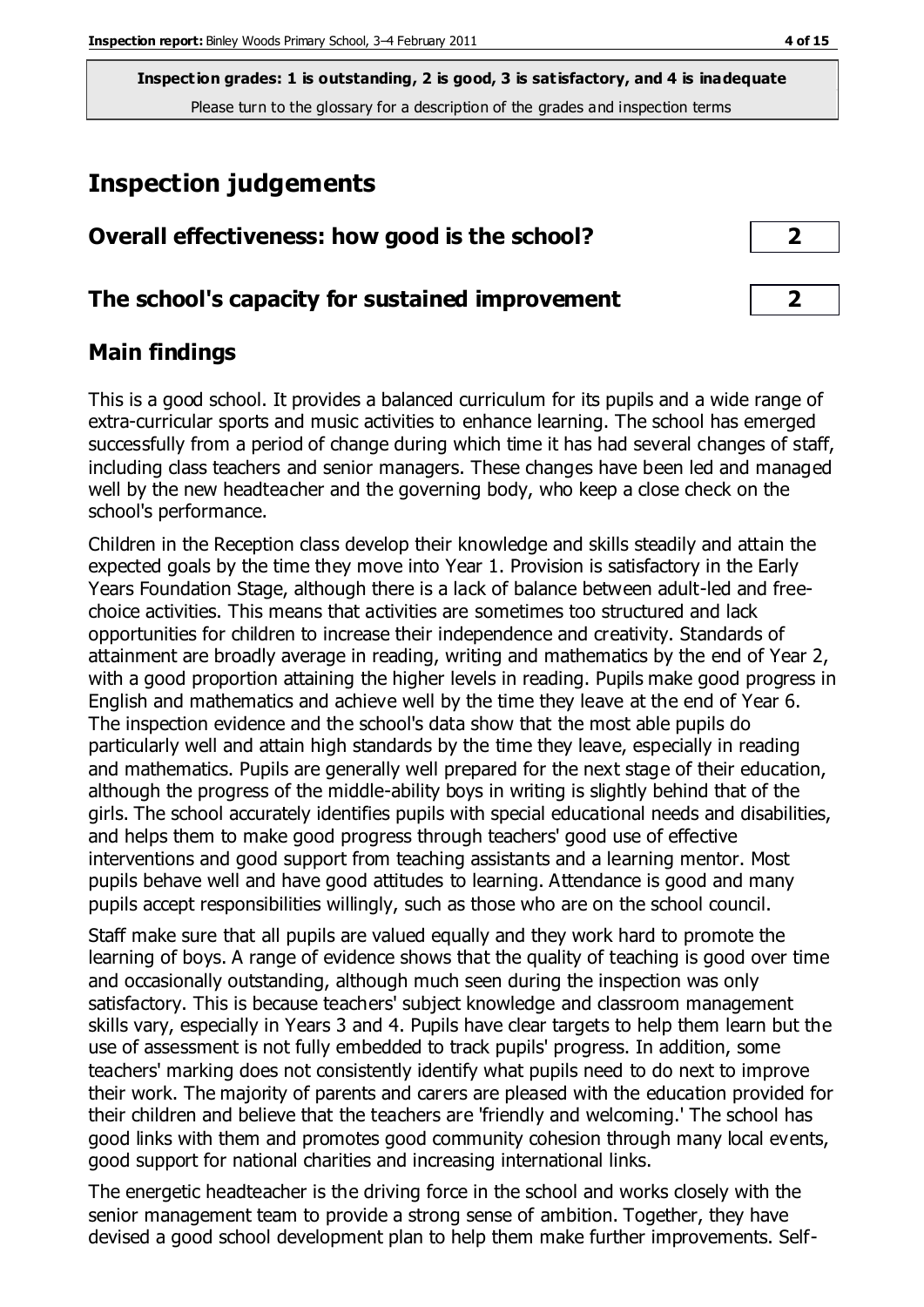evaluation is mainly accurate, although a little cautious. Leaders and managers have successfully addressed the issues identified at the time of the last inspection by adapting the curriculum for pupils who are identified as gifted and talented. They have also ensured that pupils have more opportunities to practise their writing skills in other subjects and that senior managers provide more regular feedback to teachers. The governing body makes a good contribution to the life of school and takes its responsibilities seriously. Based on these good aspects and its good track record of improvement, rising standards and effective leadership, the school has good capacity to sustain improvement.

## **What does the school need to do to improve further?**

- $\blacksquare$  Accelerate the progress of the middle ability boys in writing by:
	- $-$  providing them with more challenging work
	- improving pupils' handwriting and presentation skills.
- Improve the quality of teaching so that at least 75% is good or better by December 2011 by:
	- making sure that teachers' subject knowledge and classroom management skills are secure, especially in Years 3 and 4
	- embedding the use of assessment to track pupils' progress
	- ensuring that teachers' marking consistently provides pupils with sufficient guidance about how to improve their work.
	- Extend the provision for children in the Early Years Foundation Stage by:
	- $-$  ensuring a better balance of adult-led and free-choice activities
	- providing more guidance for children when playing indoors and outside so that they develop their independence and creativity.

## **Outcomes for individuals and groups of pupils 2**

Data shows that progress is good and pupils attain above average s tandards by the end of Year 6, especially in reading and mathematics. Pupils who are gifted and talented and the more able sometimes make exceptional progress. This is borne out by the inspection findings, which confirms that pupils are working at levels above those expected for their age in English and mathematics at the top end of Key Stage 2. Girls have outperformed boys in the past but the gap is closing due to the school's effective classroom strategies to drive up standards. For example, the school's successful focus on writing has had a noticeable effect on pupils' progress. Even so, learning is occasionally variable in some lessons across year groups among middle ability boys, and pupils' handwriting and presentation skills are inconsistent. The best progress is made in Year 6 where the teaching is particularly good and many parents and carers support their children's learning well at home through private tuition and additional learning activities.

At Key Stage 1, pupils develop their literacy and numeracy skills steadily from broadly typical skills on entry to the Reception year, so that they reach average standards by the end of Year 2. Pupils with special educational needs and disabilities, and the few who learn English as an additional language, are supported well to help them make good

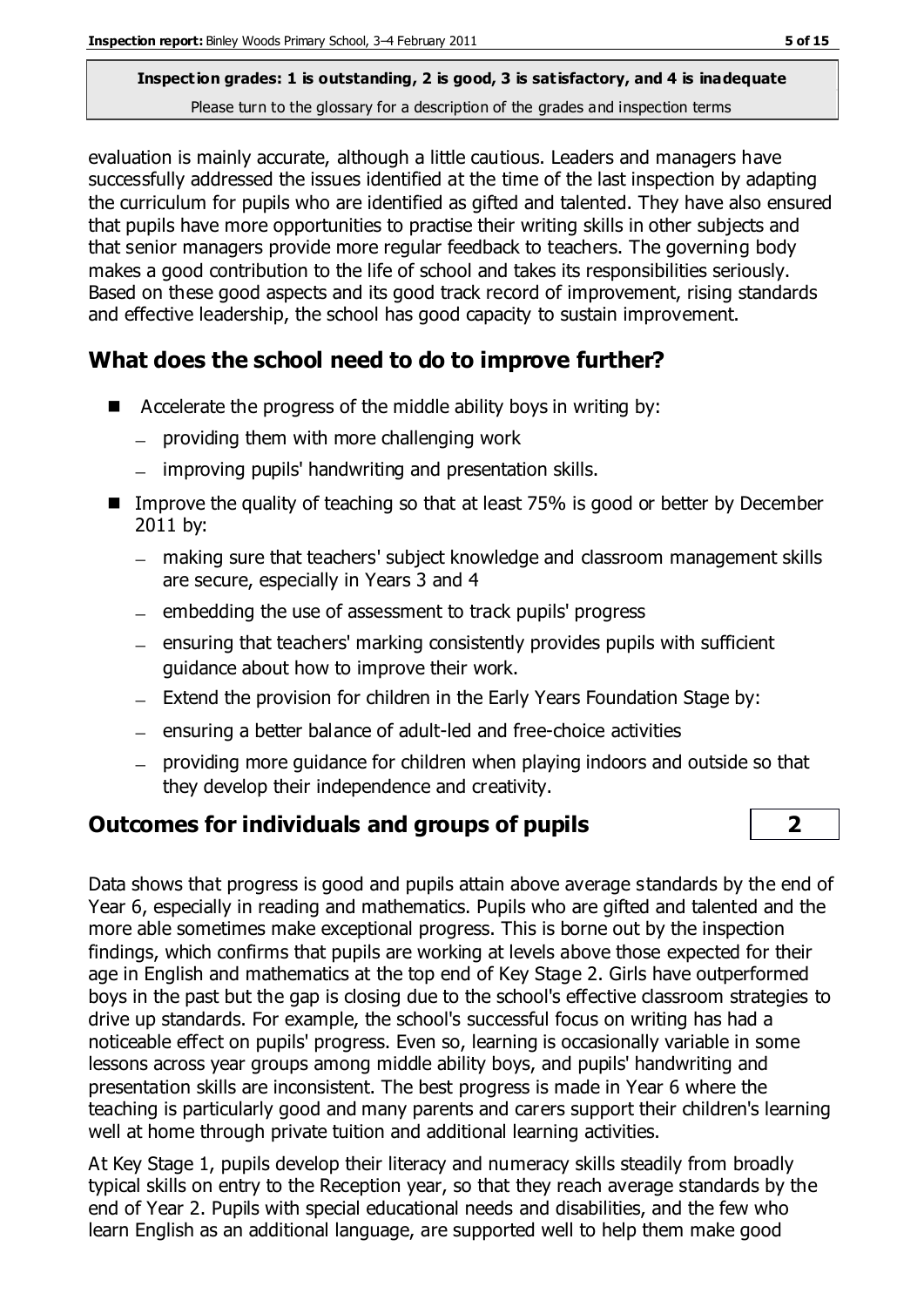progress in literacy and numeracy skills. For example, these pupils made good progress in a lively Year 6 lesson on the theme of journalism and writing reported speech in newspapers because activities were matched well to their needs, enabling them to tackle the work successfully.

Spiritual, moral, social and cultural development is good. Pupils are keen to participate in activities and show good attitudes to learning. They enjoy new experiences which broaden their understanding of social issues, such as in the school's recent focus during 'antibullying week'. Behaviour is mainly good and most pupils with special educational needs and disabilities respond well to the good support they are given to help them develop their social skills. Pupils say they enjoy school and feel safe. They know to whom they should go if they are worried about anything or have any concerns.

All pupils understand how to live healthily by eating nutritious food and exercising regularly. They enjoy contributing to the school and local community by taking on responsibilities such as house captains, 'eco-warriors', 'buddies', play leaders and librarians. The school council has provided plenty of good ideas for improving the playground with new play equipment. Pupils develop their enterprise skills well by baking biscuits to sell, managing the school bank and organising team sports. They participate well in raising funds for charities such as the Samaritans' Purse, Red Nose Day and the British Heart Foundation. Links with the wider world are developing effectively through multicultural links with a Japanese group.

| Pupils' achievement and the extent to which they enjoy their learning                                                     | $\overline{2}$          |
|---------------------------------------------------------------------------------------------------------------------------|-------------------------|
| Taking into account:<br>Pupils' attainment <sup>1</sup>                                                                   | 2                       |
| The quality of pupils' learning and their progress                                                                        | 2                       |
| The quality of learning for pupils with special educational needs and/or disabilities<br>and their progress               | 2                       |
| The extent to which pupils feel safe                                                                                      | $\overline{2}$          |
| Pupils' behaviour                                                                                                         | $\overline{\mathbf{2}}$ |
| The extent to which pupils adopt healthy lifestyles                                                                       | $\mathbf{2}$            |
| The extent to which pupils contribute to the school and wider community                                                   | $\overline{2}$          |
| The extent to which pupils develop workplace and other skills that will contribute to<br>their future economic well-being | $\overline{2}$          |
| Taking into account:<br>Pupils' attendance <sup>1</sup>                                                                   | $\mathcal{P}$           |
| The extent of pupils' spiritual, moral, social and cultural development                                                   | 2                       |

These are the grades for pupils' outcomes

<sup>1</sup> The grades for attainment and attendance are: 1 is high; 2 is above average; 3 is broadly average; and 4 is low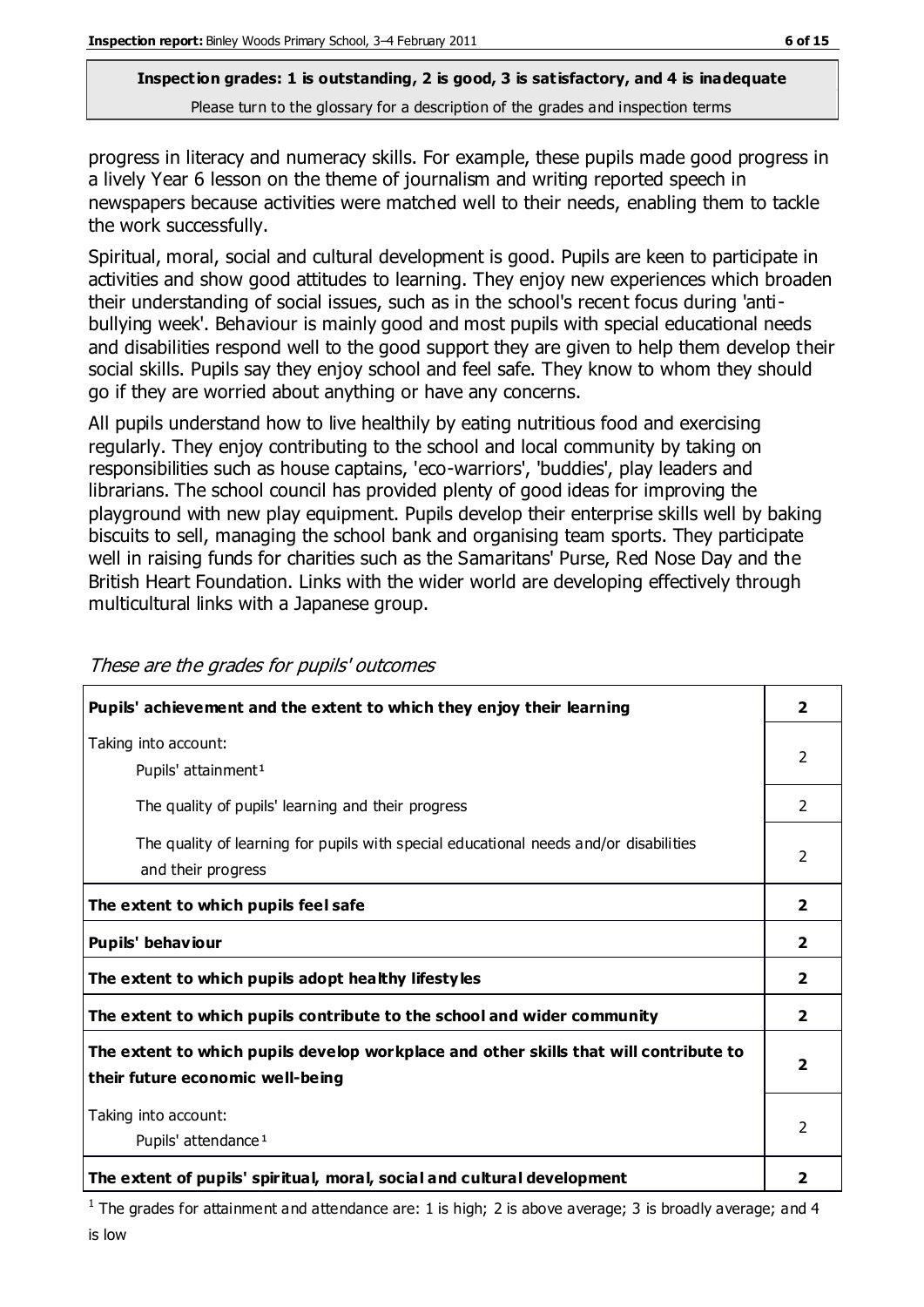#### **How effective is the provision?**

Taking into account the headteacher's monitoring data and the evidence of good progress in pupils' workbooks, it is clear that the quality of teaching and learning are good over time. The best teaching is in Year 6 and is characterised by the teacher's very high expectations, brisk pace, good relationships and strong teamwork with skilled teaching assistants. For example, pupils were highly engaged in a mathematics lesson about calculating the interior angles of triangles because the teacher had strong subject knowledge and ensured that work was well matched to pupils' abilities. As a result, pupils worked hard and showed excellent attitudes so that boys achieved as well as girls, as did those with special educational needs.

Similarly, in another lesson taken by a teaching assistant, higher attaining pupils were challenged well to use their good knowledge of times-tables to help them investigate twoand three-digit numbers. In this session, the gifted and talented pupils made exceptional progress in learning.

However, teaching varies across year groups because it ranges from outstanding to satisfactory, and is occasionally inadequate. Weaknesses in class management and a lack of subject knowledge sometimes inhibit pupils' learning, especially in Years 3 and 4. Assessment is used satisfactorily to guide lesson planning and pupils have challenging targets for reading, writing and mathematics. Despite this, and the fact that teachers' marking is good in some classes, marking is inconsistent and does not always relate closely enough to pupils' targets or give them enough tips to help them improve their work.

The school's curriculum is well organised and effectively planned. It provides pupils with a wide range of learning opportunities and links between subjects, such as mathematics and art in the current history project on Ancient Egyptians. Activities are adapted well for gifted and talented pupils and for those with special educational needs and/or disabilities so that they have equal access to the curriculum. Staff are developing opportunities for pupils to extend their creativity across the curriculum and plans are in place to increase outdoor activities by becoming a 'Forest School'. Personal, social and health education are an integral part of learning, and pupils have good opportunities to develop their personal skills through musical tuition for woodwind and guitar. A wide range of extra-curricular clubs and visits enhances pupils' enjoyment such as, choir, football, athletics, archery, basketball and Japanese club. The school's residential trip to Ironbridge is much enjoyed by pupils.

The school is an inclusive, harmonious place to learn in which staff take good care of pupils and guide them well. The welcoming atmosphere and friendly staff have a positive benefit on pupils' learning because teaching staff know the pupils and their families well. The procedures to promote good attendance are effective and the school follows up absences carefully. Teaching assistants and the learning mentor work as a good team to support small groups of pupils and individuals with special educational needs and disabilities and those who are identified as gifted and talented. They work closely with teachers to make sure pupils whose circumstances make them vulnerable and those with physical disabilities are supported sensitively, using sign language when appropriate. Arrangements are well organised to help pupils transfer from the Reception year into Year 1, and from Year 6 to the wide range of local secondary schools which include comprehensive, grammar and independent schools.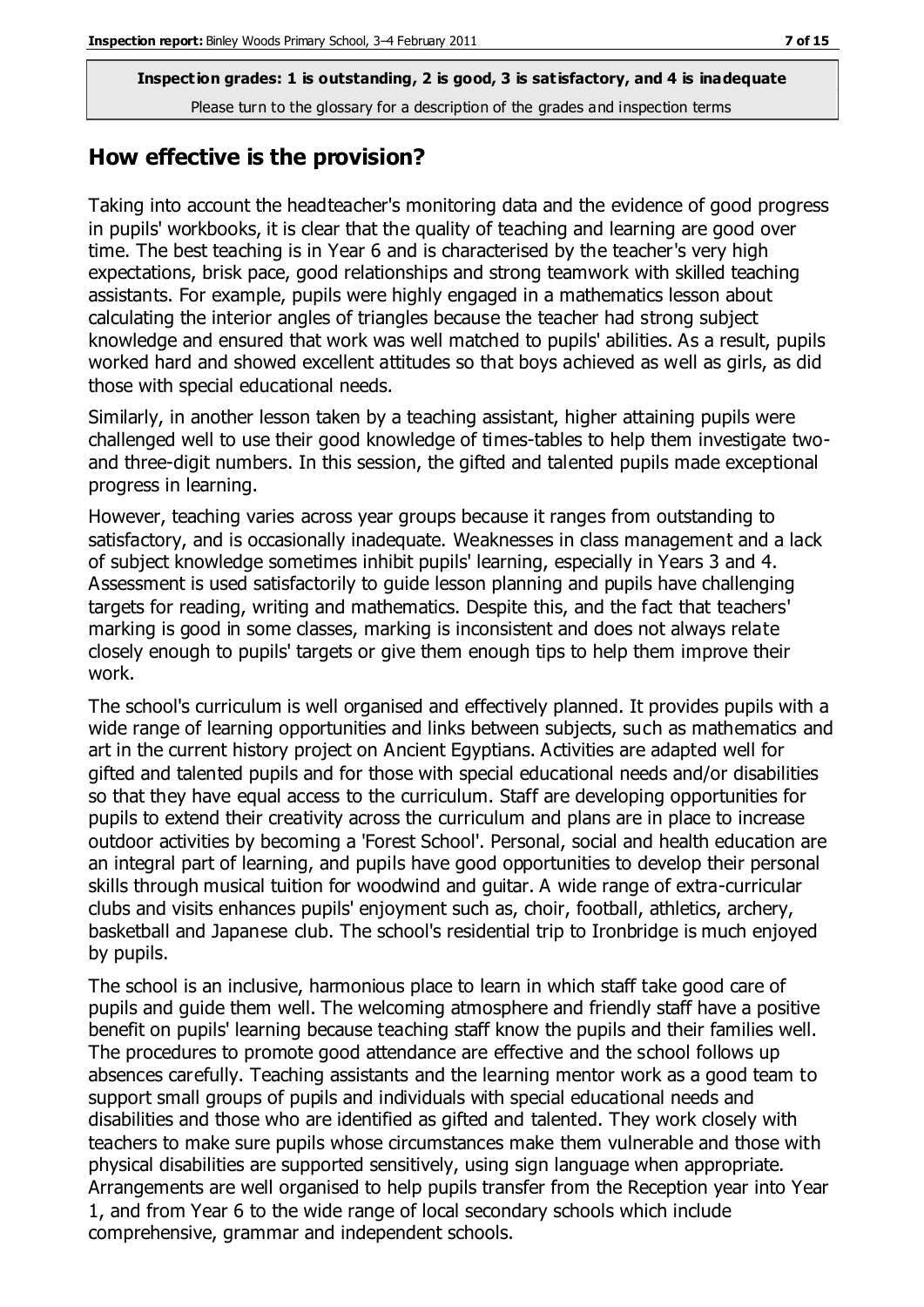These are the grades for the quality of provision

| The quality of teaching                                                                                    |  |
|------------------------------------------------------------------------------------------------------------|--|
| Taking into account:<br>The use of assessment to support learning                                          |  |
| The extent to which the curriculum meets pupils' needs, including, where relevant,<br>through partnerships |  |
| The effectiveness of care, guidance and support                                                            |  |

#### **How effective are leadership and management?**

The new headteacher has a clear vision for the future of the school and good determination to move it on from its formally traditional approach. She has introduced ambitious innovations to help staff and raise standards, particularly in writing. Leadership and management of teaching and learning are well focused because the senior management team has good monitoring systems. They have a clear picture of the strengths and weaknesses in teaching through regular classroom visits, book trawls and meetings to discuss pupils' progress. Subject leadership is organised so that senior staff manage all areas of the curriculum between them and this is helping to raise standards. The school development plan clearly identifies the right areas for improvement, including the progress of boys in English.

The school's good systems for safeguarding are effective, especially for ensuring child protection and the safe recruitment of staff. Clear procedures for risk assessments and regular training for staff ensure that the school maintains pupils' safety. The governing body fulfils its responsibilities well and provides good support to the school to ensure good value for money. It is developing its role further to provide more challenge for the staff. Several new governors have been appointed recently who have a good range of expertise to help sustain the school's good capacity to improve.

Partnerships and community cohesion are promoted well. The school has strong links with parents, carers, local businesses and partner schools. Its links with the 'Friends of Brandon Wood' and the parish council benefit pupils' learning effectively. The school also has extended links nationally and globally to enhance pupils' understanding of different cultures. For example, one teacher has been instrumental in developing links with a community in Japan.

The school values all of its pupils equally and celebrates diversity well. It treats pupils as unique individuals so that all have equal opportunities to a good curriculum. Relationships with parents and carers are good because the school provides plenty of information for them and involves them in their children's learning. Parents say that the new headteacher is 'happy and enthusiastic' and has successfully introduced weekly information sheets, termly information sheets, booklets on how to support learning at home and closer working relationships between the home and school.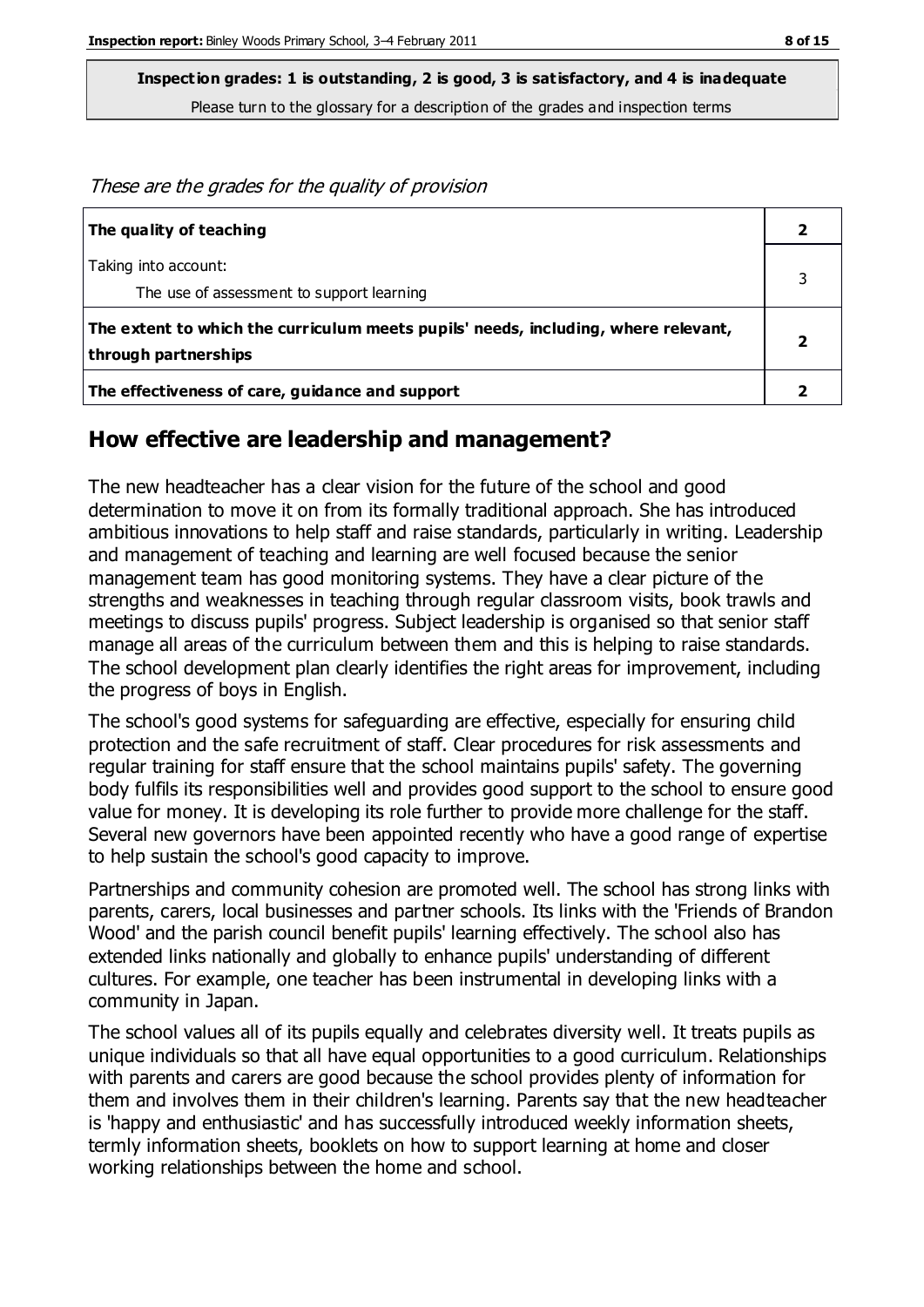**Inspection grades: 1 is outstanding, 2 is good, 3 is satisfactory, and 4 is inadequate**

Please turn to the glossary for a description of the grades and inspection terms

These are the grades for leadership and management

| The effectiveness of leadership and management in embedding ambition and driving<br>improvement                                                                  |                         |
|------------------------------------------------------------------------------------------------------------------------------------------------------------------|-------------------------|
| Taking into account:<br>The leadership and management of teaching and learning                                                                                   | 2                       |
| The effectiveness of the governing body in challenging and supporting the<br>school so that weaknesses are tackled decisively and statutory responsibilities met | $\overline{\mathbf{2}}$ |
| The effectiveness of the school's engagement with parents and carers                                                                                             | 2                       |
| The effectiveness of partnerships in promoting learning and well-being                                                                                           | 2                       |
| The effectiveness with which the school promotes equality of opportunity and tackles<br>discrimination                                                           | $\overline{\mathbf{2}}$ |
| The effectiveness of safeguarding procedures                                                                                                                     | 2                       |
| The effectiveness with which the school promotes community cohesion                                                                                              |                         |
| The effectiveness with which the school deploys resources to achieve value for money                                                                             | 2                       |

## **Early Years Foundation Stage**

Children in the Reception class make satisfactory progress from standards that are broadly in line with expectations when they start school. Staff care for children well, and routines are well established. Most children attain the expected learning goals by the end of the Reception year, and sometimes exceed them. All settle happily and learn to play well together, following adults' instructions carefully. However, the range of adult-led and child-initiated activities is not suitably balanced to provide sufficient flexibility and so encourage children's independence and curiosity in 'free-flow' activities. Teaching assistants are not focused enough on guiding and supporting individual children to help them make non-stereotypical choices for themselves. For example, boys mainly tend to choose construction toys, ball games, wheeled toys and model cars whereas girls prefer more sedentary activities. Nevertheless, children behave sensibly and develop their early reading, writing and numeracy skills steadily. They participate with interest in creative and physical activities indoors and in the outdoor area. Children know how to take care of themselves and understand that eating healthy food is good for them. Leadership and management are satisfactory. Assessment is used satisfactorily to guide planning and record children's learning experiences.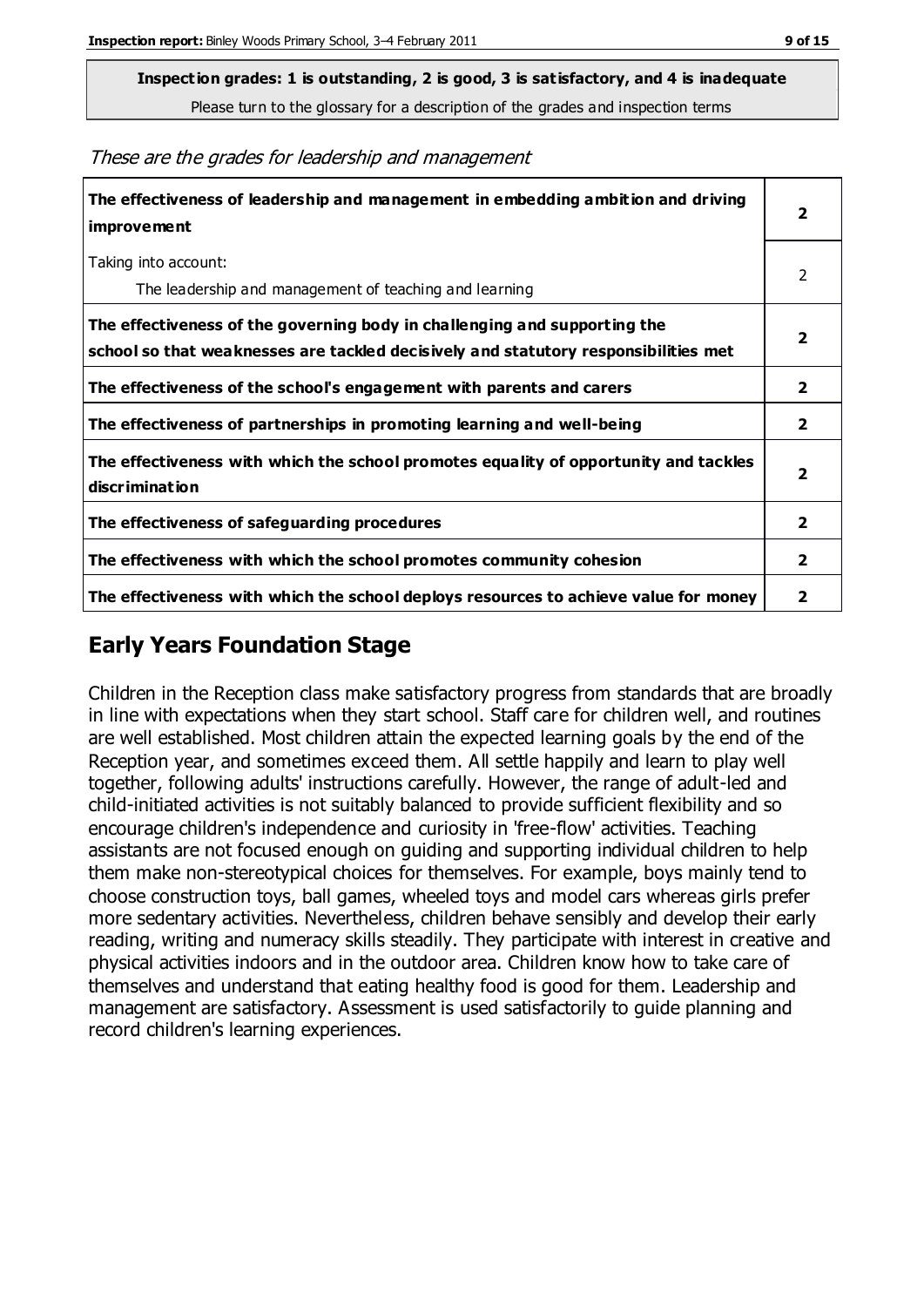**Inspection grades: 1 is outstanding, 2 is good, 3 is satisfactory, and 4 is inadequate**

Please turn to the glossary for a description of the grades and inspection terms

These are the grades for the Early Years Foundation Stage

| Overall effectiveness of the Early Years Foundation Stage                             |   |
|---------------------------------------------------------------------------------------|---|
| Taking into account:<br>Outcomes for children in the Early Years Foundation Stage     |   |
| The quality of provision in the Early Years Foundation Stage                          |   |
| The effectiveness of leadership and management of the Early Years Foundation<br>Stage | 3 |

## **Views of parents and carers**

From the good number of responses received, the majority of parents and carers are positive about the work of the school and are pleased with the education provided for their children. A small proportion of parents and carers would like more information about their children's progress, and a few believe that the school does not always deal effectively with unacceptable behaviour. Some parents and carers would like the school to take more account of their suggestions and concerns. The inspectors followed up these concerns and found that most pupils behave well, and all know to whom they should go if they have any worries. The school has improved the amount of information it provides for parents and carers and there is now a good range.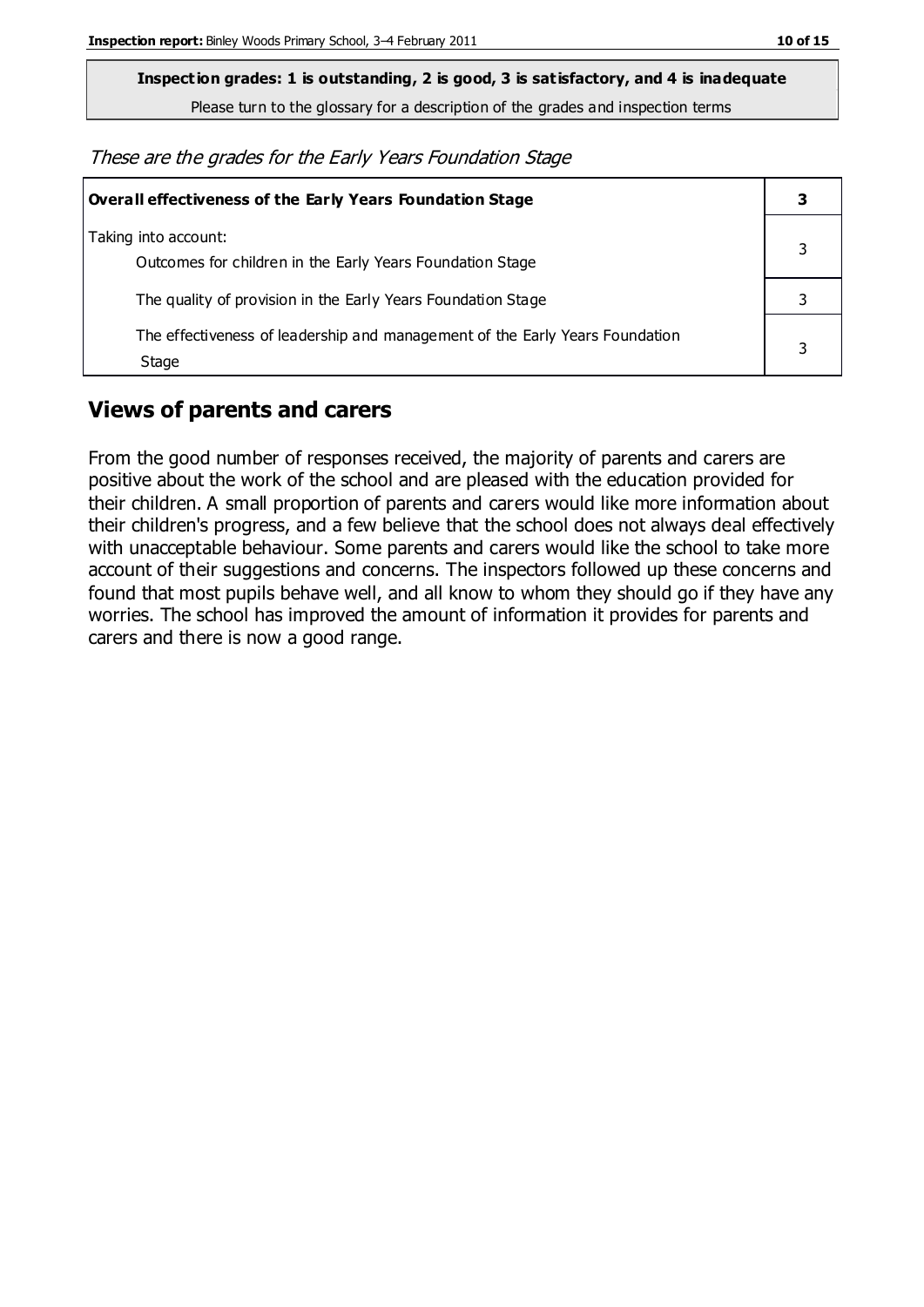#### **Responses from parents and carers to Ofsted's questionnaire**

Ofsted invited all the registered parents and carers of pupils registered at Binley Woods Primary School to complete a questionnaire about their views of the school.

In the questionnaire, parents and carers were asked to record how strongly they agreed with 13 statements about the school. The inspection team received 68 completed questionnaires by the end of the on-site inspection. In total, there are 203 pupils registered at the school.

| <b>Statements</b>                                                                                                                                                                                                                                       | <b>Strongly</b><br>agree |               | Agree        |               | <b>Disagree</b> |                | <b>Strongly</b><br>disagree |                |
|---------------------------------------------------------------------------------------------------------------------------------------------------------------------------------------------------------------------------------------------------------|--------------------------|---------------|--------------|---------------|-----------------|----------------|-----------------------------|----------------|
|                                                                                                                                                                                                                                                         | <b>Total</b>             | $\frac{0}{0}$ | <b>Total</b> | $\frac{0}{0}$ | <b>Total</b>    | $\frac{0}{0}$  | <b>Total</b>                | $\frac{0}{0}$  |
| My child enjoys school                                                                                                                                                                                                                                  | 36                       | 53            | 28           | 41            | 1               | 1              | $\overline{2}$              | $\overline{3}$ |
| The school keeps my child<br>safe                                                                                                                                                                                                                       | 39                       | 57            | 28           | 41            | $\mathbf{1}$    | 1              | 0                           | $\pmb{0}$      |
| My school informs me about<br>my child's progress                                                                                                                                                                                                       | 17                       | 25            | 41           | 60            | 8               | 12             | $\overline{2}$              | 3              |
| My child is making enough<br>progress at this school                                                                                                                                                                                                    | 21                       | 31            | 38           | 56            | 5               | $\overline{7}$ | 1                           | $\mathbf{1}$   |
| The teaching is good at this<br>school                                                                                                                                                                                                                  | 24                       | 35            | 35           | 51            | $\overline{7}$  | 10             | $\mathbf{1}$                | $\mathbf{1}$   |
| The school helps me to<br>support my child's learning                                                                                                                                                                                                   | 26                       | 38            | 36           | 53            | 4               | 6              | 1                           | $\mathbf{1}$   |
| The school helps my child to<br>have a healthy lifestyle                                                                                                                                                                                                | 34                       | 50            | 31           | 46            | 3               | $\overline{4}$ | 0                           | 0              |
| The school makes sure that<br>my child is well prepared for<br>the future (for example<br>changing year group,<br>changing school, and for<br>children who are finishing<br>school, entering further or<br>higher education, or entering<br>employment) | 21                       | 31            | 40           | 59            | $\overline{4}$  | 6              | $\mathbf 0$                 | $\mathbf 0$    |
| The school meets my child's<br>particular needs                                                                                                                                                                                                         | 17                       | 25            | 42           | 62            | $\overline{7}$  | 10             | $\mathbf 0$                 | $\mathbf 0$    |
| The school deals effectively<br>with unacceptable behaviour                                                                                                                                                                                             | 16                       | 24            | 39           | 57            | 6               | 9              | 7                           | 10             |
| The school takes account of<br>my suggestions and concerns                                                                                                                                                                                              | 20                       | 29            | 36           | 53            | 6               | 9              | 6                           | 9              |
| The school is led and<br>managed effectively                                                                                                                                                                                                            | 26                       | 38            | 33           | 49            | $\overline{4}$  | 6              | 5                           | $\overline{7}$ |
| Overall, I am happy with my<br>child's experience at this<br>school                                                                                                                                                                                     | 29                       | 43            | 33           | 49            | $\overline{2}$  | 3              | $\overline{4}$              | 6              |

The table above summarises the responses that parents and carers made to each statement. The percentages indicate the proportion of parents and carers giving that response out of the total number of completed questionnaires. Where one or more parents and carers chose not to answer a particular question, the percentages will not add up to 100%.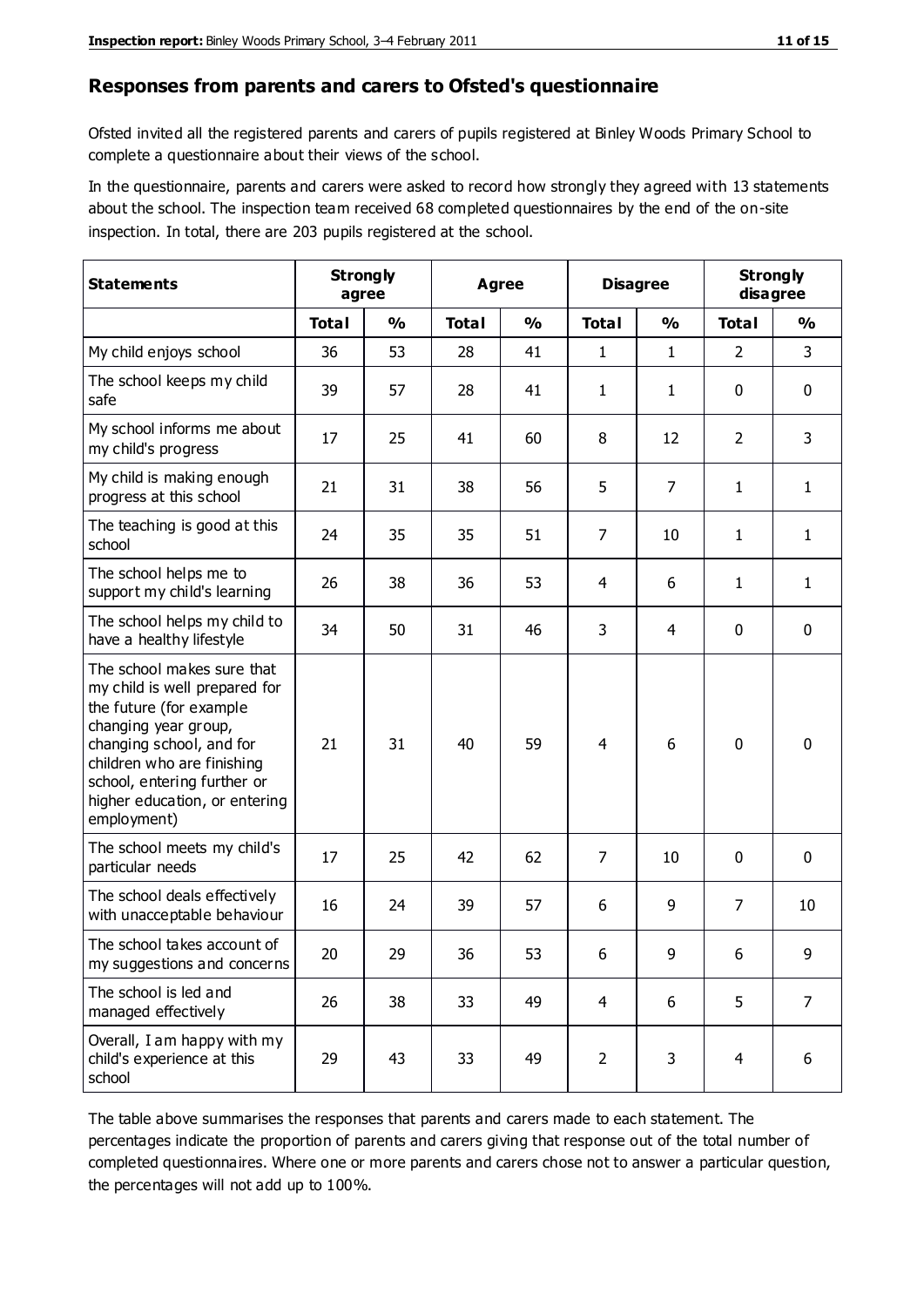# **Glossary**

| Grade   | <b>Judgement</b> | <b>Description</b>                                                                                                                                                                                                            |
|---------|------------------|-------------------------------------------------------------------------------------------------------------------------------------------------------------------------------------------------------------------------------|
| Grade 1 | Outstanding      | These features are highly effective. An outstanding school<br>provides exceptionally well for all its pupils' needs.                                                                                                          |
| Grade 2 | Good             | These are very positive features of a school. A school that<br>is good is serving its pupils well.                                                                                                                            |
| Grade 3 | Satisfactory     | These features are of reasonable quality. A satisfactory<br>school is providing adequately for its pupils.                                                                                                                    |
| Grade 4 | Inadequate       | These features are not of an acceptable standard. An<br>inadequate school needs to make significant improvement<br>in order to meet the needs of its pupils. Ofsted inspectors<br>will make further visits until it improves. |

## **What inspection judgements mean**

## **Overall effectiveness of schools**

|                       | Overall effectiveness judgement (percentage of schools) |      |                     |                   |
|-----------------------|---------------------------------------------------------|------|---------------------|-------------------|
| <b>Type of school</b> | <b>Outstanding</b>                                      | Good | <b>Satisfactory</b> | <b>Inadequate</b> |
| Nursery schools       | 59                                                      | 35   | 3                   | 3                 |
| Primary schools       | 9                                                       | 44   | 39                  | 7                 |
| Secondary schools     | 13                                                      | 36   | 41                  | 11                |
| Sixth forms           | 15                                                      | 39   | 43                  | 3                 |
| Special schools       | 35                                                      | 43   | 17                  | 5                 |
| Pupil referral units  | 21                                                      | 42   | 29                  | 9                 |
| All schools           | 13                                                      | 43   | 37                  | 8                 |

New school inspection arrangements were introduced on 1 September 2009. This means that inspectors now make some additional judgements that were not made previously.

The data in the table above are for the period 1 September 2009 to 31 August 2010 and are consistent with the latest published official statistics about maintained school inspec tion outcomes (see **[www.ofsted.gov.uk](http://www.ofsted.gov.uk/)**).

The sample of schools inspected during 2009/10 was not representative of all schools nationally, as weaker schools are inspected more frequently than good or outstanding schools.

Percentages are rounded and do not always add exactly to 100.

Sixth form figures reflect the judgements made for the overall effectiveness of the sixth form in secondary schools, special schools and pupil referral units.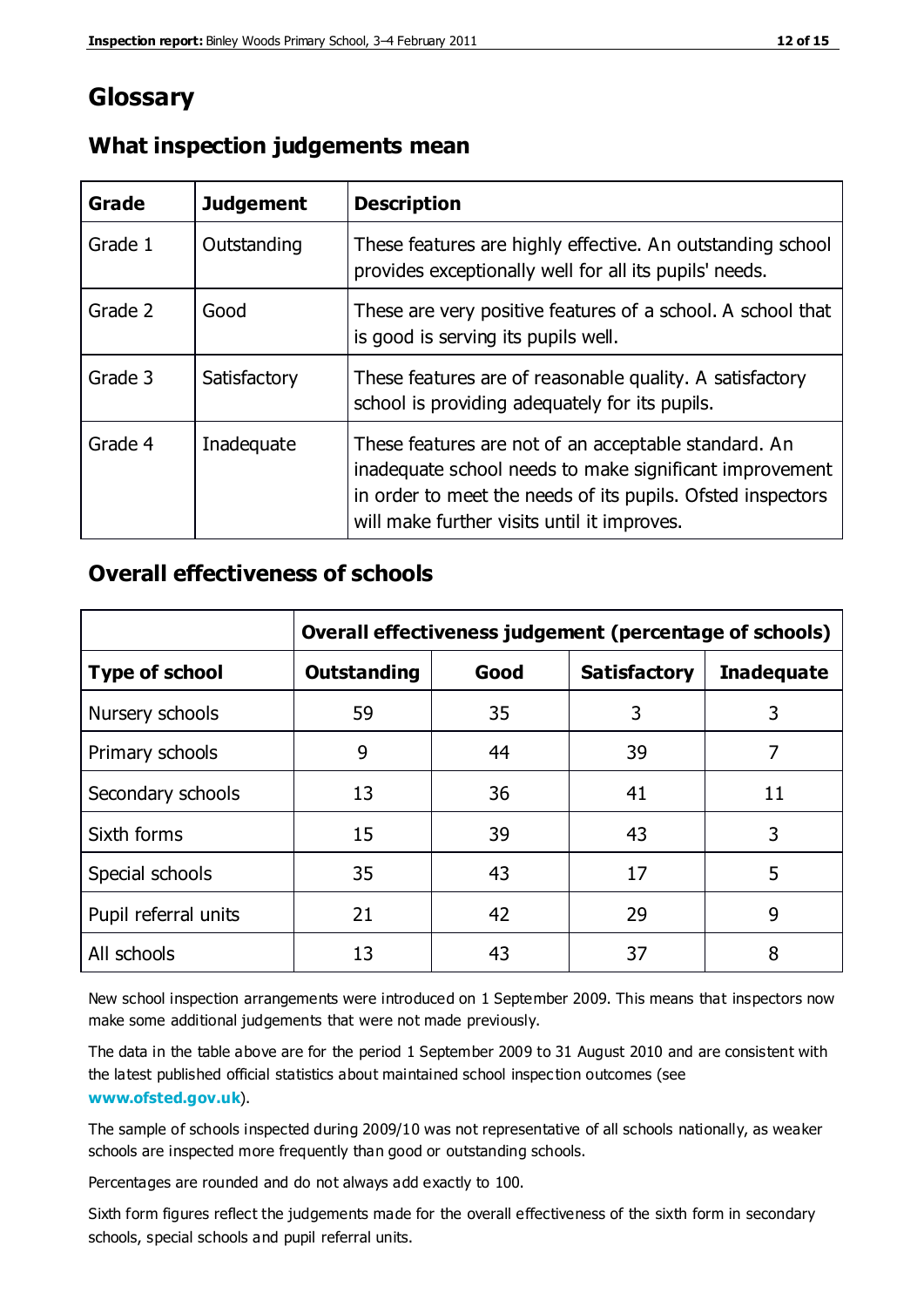# **Common terminology used by inspectors**

| Achievement:               | the progress and success of a pupil in their learning,<br>development or training.                                                                                                                                                          |  |  |
|----------------------------|---------------------------------------------------------------------------------------------------------------------------------------------------------------------------------------------------------------------------------------------|--|--|
| Attainment:                | the standard of the pupils' work shown by test and<br>examination results and in lessons.                                                                                                                                                   |  |  |
| Capacity to improve:       | the proven ability of the school to continue<br>improving. Inspectors base this judgement on what<br>the school has accomplished so far and on the quality<br>of its systems to maintain improvement.                                       |  |  |
| Leadership and management: | the contribution of all the staff with responsibilities,<br>not just the headteacher, to identifying priorities,<br>directing and motivating staff and running the school.                                                                  |  |  |
| Learning:                  | how well pupils acquire knowledge, develop their<br>understanding, learn and practise skills and are<br>developing their competence as learners.                                                                                            |  |  |
| Overall effectiveness:     | inspectors form a judgement on a school's overall<br>effectiveness based on the findings from their<br>inspection of the school. The following judgements,<br>in particular, influence what the overall effectiveness<br>judgement will be. |  |  |
|                            | The school's capacity for sustained<br>improvement.                                                                                                                                                                                         |  |  |
|                            | Outcomes for individuals and groups of pupils.                                                                                                                                                                                              |  |  |
|                            | The quality of teaching.                                                                                                                                                                                                                    |  |  |
|                            | The extent to which the curriculum meets<br>pupils' needs, including, where relevant,<br>through partnerships.                                                                                                                              |  |  |
|                            | The effectiveness of care, guidance and<br>support.                                                                                                                                                                                         |  |  |
| Progress:                  | the rate at which pupils are learning in lessons and<br>over longer periods of time. It is often measured by<br>comparing the pupils' attainment at the end of a key                                                                        |  |  |

stage with their attainment when they started.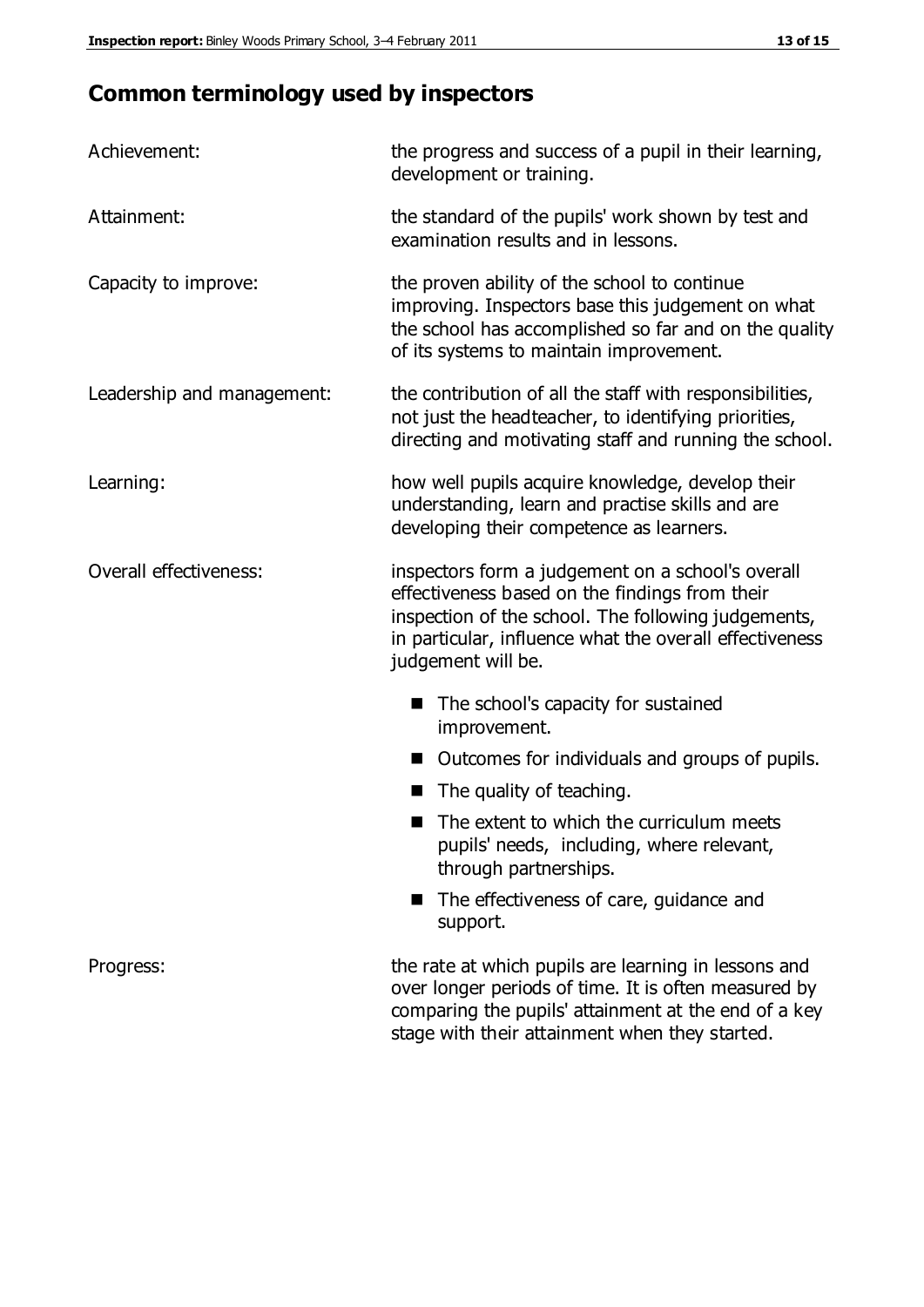## **This letter is provided for the school, parents and carers to share with their children. It describes Ofsted's main findings from the inspection of their school.**

7 February 2011

#### Dear Pupils

#### **Inspection of Binley Woods Primary School, Coventry, CV3 2QU**

You may remember that we came to visit your school recently. Thank you for talking to us and helping us to learn about all the things you do. Here are some of the things we found out.

You make good progress and attain good standards by the time you leave Year 6 because the teachers give you lots of interesting things to do.

You told us that you like coming to school and enjoy learning.

You said that you all know that eating healthy food and having regular physical exercise are good for you.

We were pleased to see that you behave well and those of you who are house captains, play leaders, 'buddies', eco-warriors and librarians or are in the school council take your responsibilities seriously.

The teachers and the teaching assistants take good care of you and make sure that you are safe when you are in school.

The new headteacher manages the school well and has made some good changes since she arrived.

We have asked the headteacher to make sure that boys do as well as the girls in writing. We have also asked her to help your teachers improve their skills and to help you to know what to do to improve your work when they mark your books. You can help by making sure that your handwriting is always neat and tidy.

Yours sincerely

Anna Coyle Lead inspector